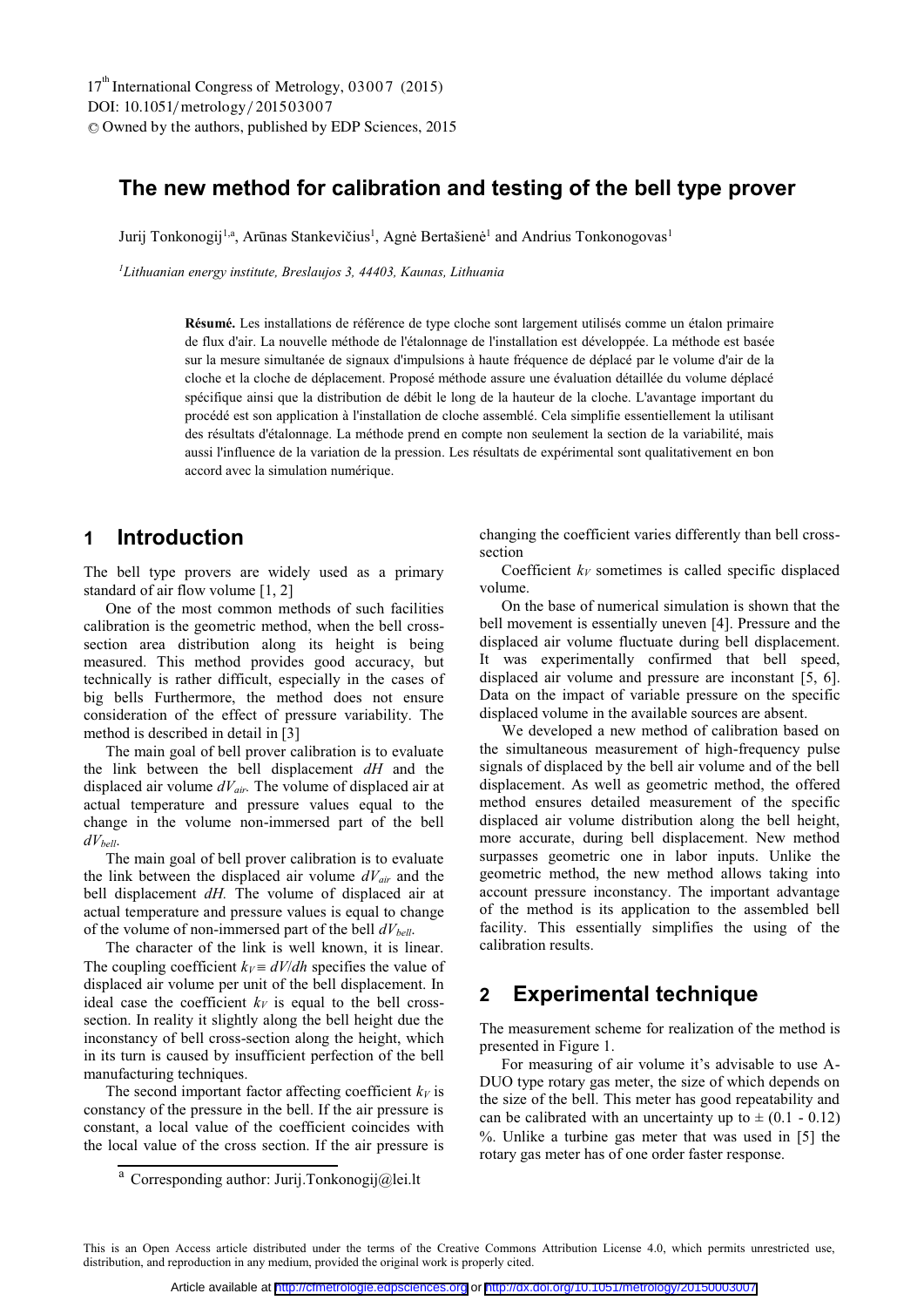During the adjustment on a special bench with the sonic nozzles it was tested uniformity of rotors rotating and., respectively, the uniformity of the output signal, which were better than 0.01%.



**Figure 1.** The scheme of facility.

The number of the pulses for full bell displacement should be not less than 200 – 500.

To ensure a sufficiently low uncertainty of calibration the number of pulses of bell's displacement signal for every registered air volume should not be less than 10<sup>4</sup>. This means that the number of pulses corresponding to the full bell displacement should be of order  $(2-3) \cdot 10^6$ . In particular, we used the A90H type encoder of company PRECIZIKA METROLOGY, 450,000 pulses on 1 revolution.

The special mechanical system for kinematical conjunction of the bell and encoder has been developed.

Beside the bell and the meter pulses, temperatures and pressures for volume conversion should be measured. All measurements are synchronized respecting to gas meter's pulses. The time of every measurement should be registered.

For diagnostics of the technical condition of the bell facility it's important to know the variation of gauge pressure with the bell displacement. This pressure should be measured by fast response pressure transducer simultaneously with other specified quantities. We used

DP103 type membrane pressure transducer of VALIDYNE manufacturing.

The distribution of flow rate and specific volume (uniquely connected with bell cross-section) can be obtained by processing of measurement results. Offered method ensures uncertainty of calibration up to  $\pm$  (0.12–  $0.15$ ) %.

#### **3 Results and discussion**

Some results of application of the method to the bell with diameter of 0.63 m and effective height of 1 m are presented on the following plots. These results are obtained for average value of flow rate  $Q_{av} = 1.6 \text{ m}^3/\text{h}$ .

Figure 2 shows the change in the relative displaced air flow rate (ratio of instant *Oi* and average along height *Qav* values), and the corresponding change in differential pressure in the moving bell as well.

First of all, it should be noted very good compliance of these two curves. It corresponds to the one of the general concepts of hydrodynamics concerning dependence flow rate on the acting differential pressure.